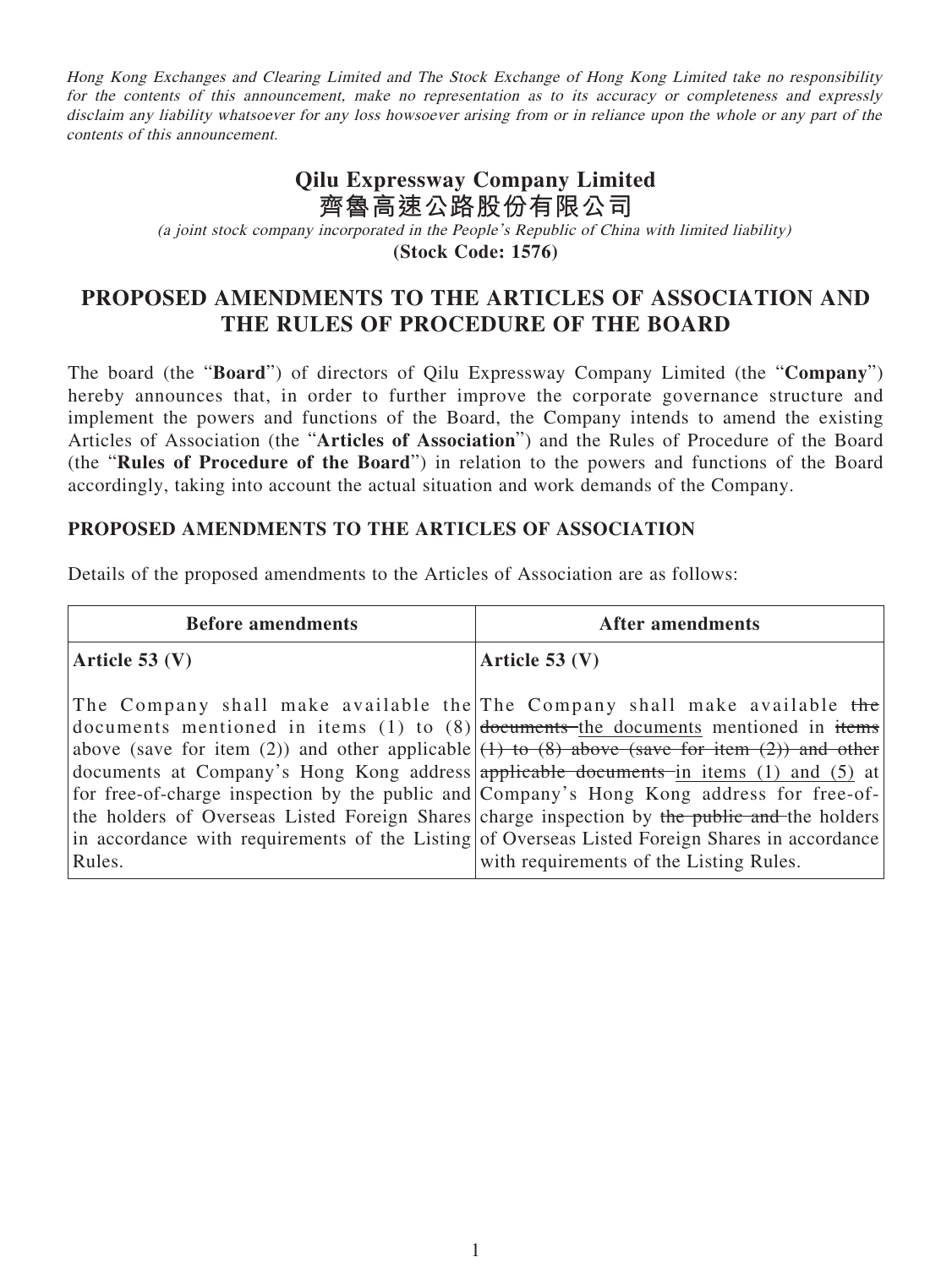| <b>Before amendments</b> |                                                                                                                                                                                                                                                                                                                                                           | <b>After amendments</b> |                                                                                                                                                                                                                                                                                                                                                                                                                    |  |
|--------------------------|-----------------------------------------------------------------------------------------------------------------------------------------------------------------------------------------------------------------------------------------------------------------------------------------------------------------------------------------------------------|-------------------------|--------------------------------------------------------------------------------------------------------------------------------------------------------------------------------------------------------------------------------------------------------------------------------------------------------------------------------------------------------------------------------------------------------------------|--|
|                          | the following functions and powers:                                                                                                                                                                                                                                                                                                                       |                         | Article 113 The board of directors is Article 113 The board of directors is<br>accountable to the general meeting and exercises accountable to the general meeting and exercises<br>the following functions and powers:                                                                                                                                                                                            |  |
| (I)                      | to convene general meetings and to report $(1)$<br>its work at such general meetings;                                                                                                                                                                                                                                                                     |                         | to convene general meetings and to report<br>its work at such general meetings;                                                                                                                                                                                                                                                                                                                                    |  |
| (II)                     | to implement the resolutions passed at $\vert$ (II)<br>general meetings;                                                                                                                                                                                                                                                                                  |                         | to implement the resolutions passed at<br>general meetings;                                                                                                                                                                                                                                                                                                                                                        |  |
| (III)                    | to determine the Company's business plans $\vert$ (III)<br>and investment resolutions, detailed annual<br>business objectives, and financing plans<br>other than by way of issuance of corporate $(IV)$<br>bonds or other securities and listing;<br>(IV) to formulate the annual final financial<br>budgets and final accounts of the                    |                         | to determine the Company's interim and<br>long-term development plans;<br>to determine the Company's business plans<br>and investment resolutions, detailed annual<br>business objectives, and financing plans<br>other than by way of issuance of corporate<br>bonds or other securities and listing;                                                                                                             |  |
| (V)                      | Company;<br>to formulate the profit distribution plants<br>and loss recovery plans of the Company;                                                                                                                                                                                                                                                        | (V)                     | to formulate the annual final financial<br>budgets and final accounts of the<br>Company;                                                                                                                                                                                                                                                                                                                           |  |
|                          | (VI) to formulate resolutions for the increase $ (VI) $ to formulate the profit distribution plants<br>or reduction of the Company's registered<br>capital and plans for the issuance of<br>corporate bonds or other securities and the $\vert$ (VII) to formulate resolutions for the increase<br>listing plan;                                          |                         | and loss recovery plans of the Company;<br>or reduction of the Company's registered<br>capital and plans for the issuance of                                                                                                                                                                                                                                                                                       |  |
|                          | (VII) to prepare plans for material acquisitions<br>and repurchase of the Company's shares,<br>or merger, division, dissolution or change<br>of corporate forms of the Company;<br>(VIII) to determine the Company's internal<br>management structure and the<br>establishment or discontinuance of the<br>Company's branches and other sub-<br>branches; | (IX)                    | corporate bonds or other securities and the<br>listing plan;<br>(VIII) to prepare plans for material acquisitions<br>and repurchase of the Company's shares,<br>or merger, division, dissolution or change<br>of corporate forms of the Company;<br>to determine the Company's internal<br>management structure and the<br>establishment or discontinuance of<br>the Company's branches and other<br>sub-branches; |  |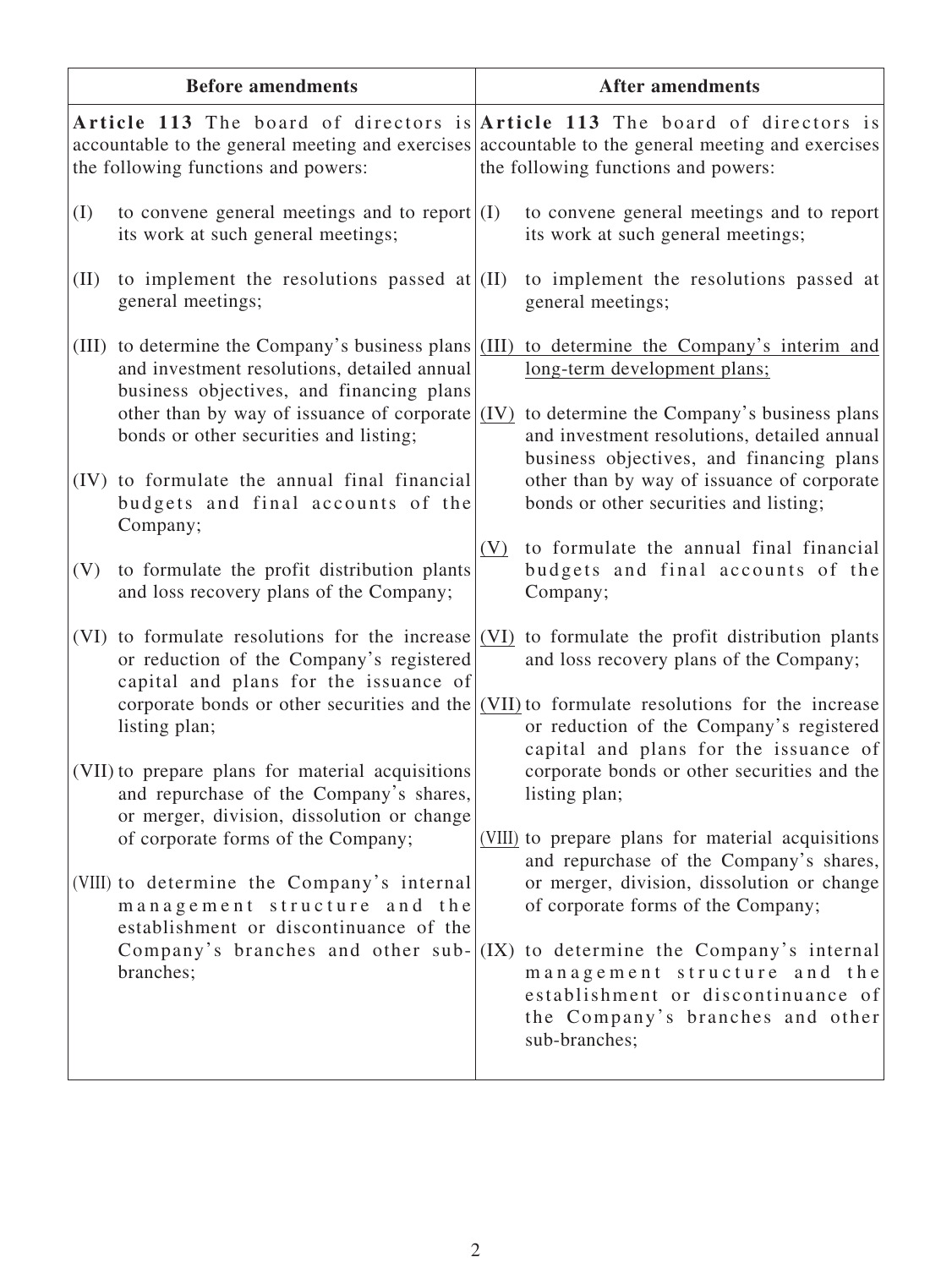|        | <b>Before amendments</b>                                                                                                                                                                                                                                                                         | <b>After amendments</b>                                                                                                                                                                                                                                                                   |
|--------|--------------------------------------------------------------------------------------------------------------------------------------------------------------------------------------------------------------------------------------------------------------------------------------------------|-------------------------------------------------------------------------------------------------------------------------------------------------------------------------------------------------------------------------------------------------------------------------------------------|
|        | (IX) to elect the chairman of the Company, or $ (X)$<br>to appoint or dismiss the general manager<br>of the Company;                                                                                                                                                                             | to elect the chairman of the Company, or<br>to appoint or dismiss the general manager<br>of the Company;                                                                                                                                                                                  |
| (X)    | to appoint or dismiss the company $(XI)$<br>secretary to the board of directors, to<br>appoint or dismiss members of all special<br>committees under the board of directors,<br>and to determine their remunerations,<br>punishments and others, pursuant to the<br>nominations by the chairman; | to appoint or dismiss the company<br>secretary to the board of directors, to<br>appoint or dismiss members of all special<br>committees under the board of directors,<br>and to determine their remunerations,<br>punishments and others, pursuant to the<br>nominations by the chairman; |
| (XI)   | to appoint or dismiss a deputy general $(XII)$<br>manager, chief accountant, chief<br>economist, and chief engineer of the<br>Company pursuant to nominations by the<br>general manager, and to determine their<br>remuneration, incentive and punishment;                                       | to appoint or dismiss a deputy general<br>manager, chief accountant, chief<br>economist, and chief engineer and other<br>senior management of the Company<br>pursuant to nominations by the general<br>manager, and to determine their<br>performance evaluation, remuneration,           |
| (XII)  | to formulate the basic management system<br>of the Company;                                                                                                                                                                                                                                      | and incentive and punishment of general<br>manager and other senior management;                                                                                                                                                                                                           |
| (XIII) | to propose plans for amendments to the $ XIII\rangle$<br>Articles of Association;                                                                                                                                                                                                                | to determine the payroll allocation plans of<br>employees;                                                                                                                                                                                                                                |
|        | the Company;                                                                                                                                                                                                                                                                                     | (XIV) to formulate the share incentive scheme of $ (XIV) $ to formulate the basic management system<br>of the Company;                                                                                                                                                                    |
| (XV)   | to deal with disclosures of information $(XV)$<br>regarding the Company;                                                                                                                                                                                                                         | to propose plans for amendments to the<br>Articles of Association;                                                                                                                                                                                                                        |
|        | committees;                                                                                                                                                                                                                                                                                      | $(XVI)$ to determine the establishment of special $(XVI)$ to formulate the share incentive scheme of<br>the Company;                                                                                                                                                                      |
|        | implementation of, the risk management<br>system of the Company, including risk                                                                                                                                                                                                                  | (XVII) to determine and to monitor the $(XVII)$ to deal with disclosures of information<br>regarding the Company;                                                                                                                                                                         |
|        | audit and legal risk control;                                                                                                                                                                                                                                                                    | assessments, financial control, internal (XVIII) to determine the establishment of special<br>committees;                                                                                                                                                                                 |
|        |                                                                                                                                                                                                                                                                                                  | (XIX) to determine and to monitor the<br>implementation of, the risk management<br>system of the Company, including risk<br>assessments, financial control, internal<br>audit and legal risk control;                                                                                     |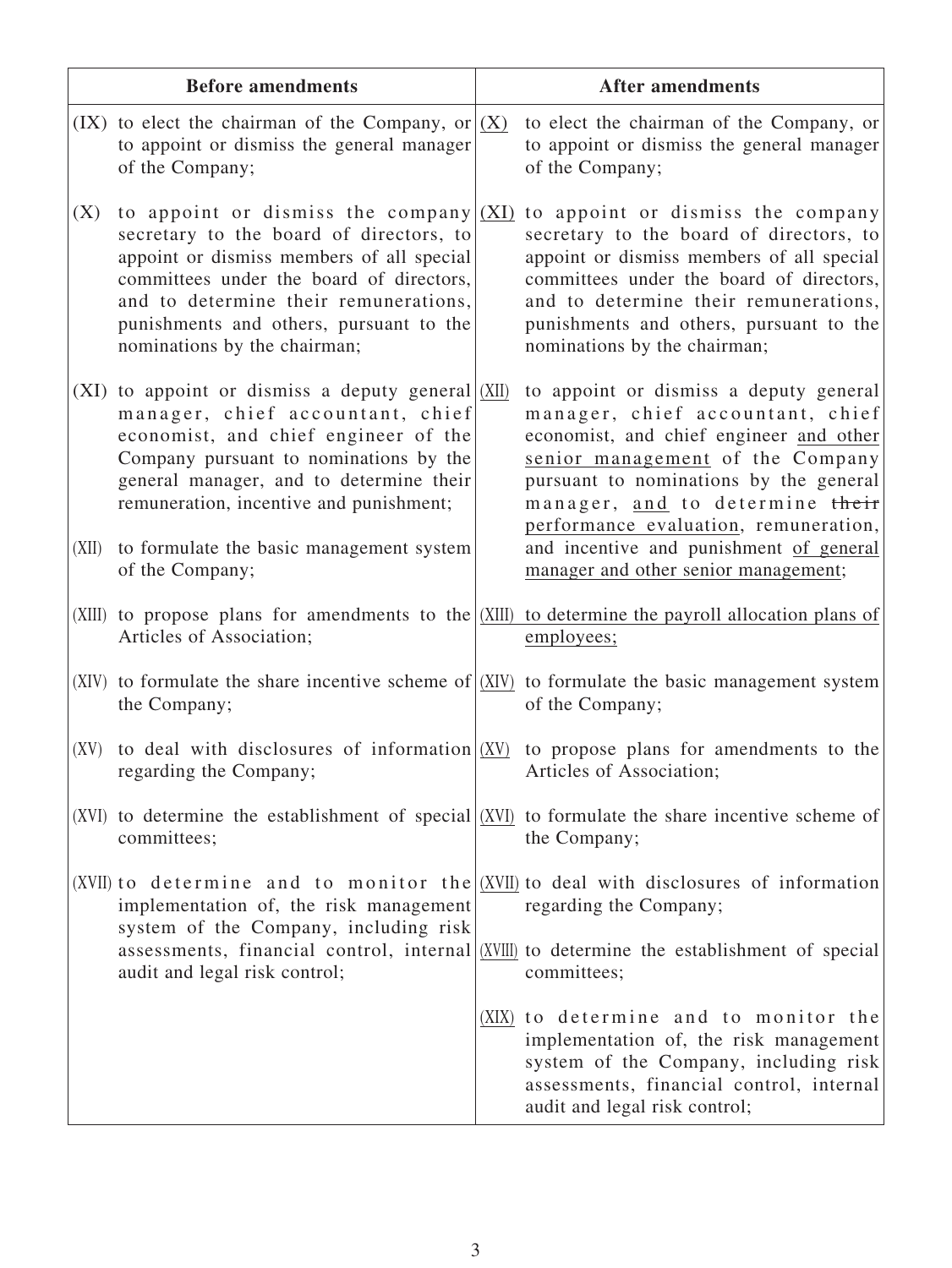|        | <b>Before amendments</b>                                                                                                                                                                                                                                                                                                                                                      | <b>After amendments</b>                                                                                                                                                                                                                                                                                                                                              |
|--------|-------------------------------------------------------------------------------------------------------------------------------------------------------------------------------------------------------------------------------------------------------------------------------------------------------------------------------------------------------------------------------|----------------------------------------------------------------------------------------------------------------------------------------------------------------------------------------------------------------------------------------------------------------------------------------------------------------------------------------------------------------------|
|        | (XVIII) to propose the appointment or replacement $ (XX)$<br>of the accounting firm of the Company for<br>audit purposes at a general meeting;                                                                                                                                                                                                                                | to propose the appointment or replacement<br>of the accounting firm of the Company for<br>audit purposes at a general meeting;                                                                                                                                                                                                                                       |
| (XIX)  | to receive regular or irregular work reports $ $ (XXI)<br>submitted by the general manager of the<br>Company or senior management appointed<br>by such general manager, and to approve<br>the work reports of the general manager;                                                                                                                                            | to receive regular or irregular work reports<br>submitted by the general manager of the<br>Company or senior management appointed<br>by such general manager, and to approve<br>the work reports of the general manager;                                                                                                                                             |
| (XX)   | to review the recommendations proposed (XXII)<br>by the general manager of the Company<br>as to the charging standard, charging<br>methods and adjustments with respect to<br>the expressway projects;                                                                                                                                                                        | to review the recommendations proposed<br>by the general manager of the Company<br>as to the charging standard, charging<br>methods and adjustments with respect to<br>the expressway projects;                                                                                                                                                                      |
| (XXI)  | the Company which are necessary<br>for resolution at a general meeting<br>in accordance with the Articles of<br>Association;                                                                                                                                                                                                                                                  | to provide external guarantees of (XXIII) to provide external guarantees of<br>the Company which are necessary<br>for resolution at a general meeting<br>in accordance with the Articles of<br>Association;                                                                                                                                                          |
| (XXII) | subject to the scope approved at the $(XXIV)$<br>general meeting and as permitted under<br>the listing rules of the listing venue where<br>the shares of the Company are listed,<br>to determine the external investments,<br>purchase and disposal of assets, pledge<br>or charge over assets, entrusted wealth<br>management, and connected transactions<br>of the Company; | subject to the scope approved at the<br>general meeting and as permitted under<br>the listing rules of the listing venue where<br>the shares of the Company are listed,<br>to determine the external investments,<br>purchase and disposal of assets, pledge<br>or charge over assets, entrusted wealth<br>management, and connected transactions<br>of the Company; |
|        | (XXIII) other powers as stipulated by $laws, (XXV)$<br>regulations and the listing rules of the<br>stock exchange at the listing venue where<br>the shares of the Company are listed, as<br>well as granted at general meetings and the<br>Articles of Association.                                                                                                           | other powers as stipulated by laws,<br>regulations and the listing rules of the<br>stock exchange at the listing venue where<br>the shares of the Company are listed, as<br>well as granted at general meetings and the<br>Articles of Association.                                                                                                                  |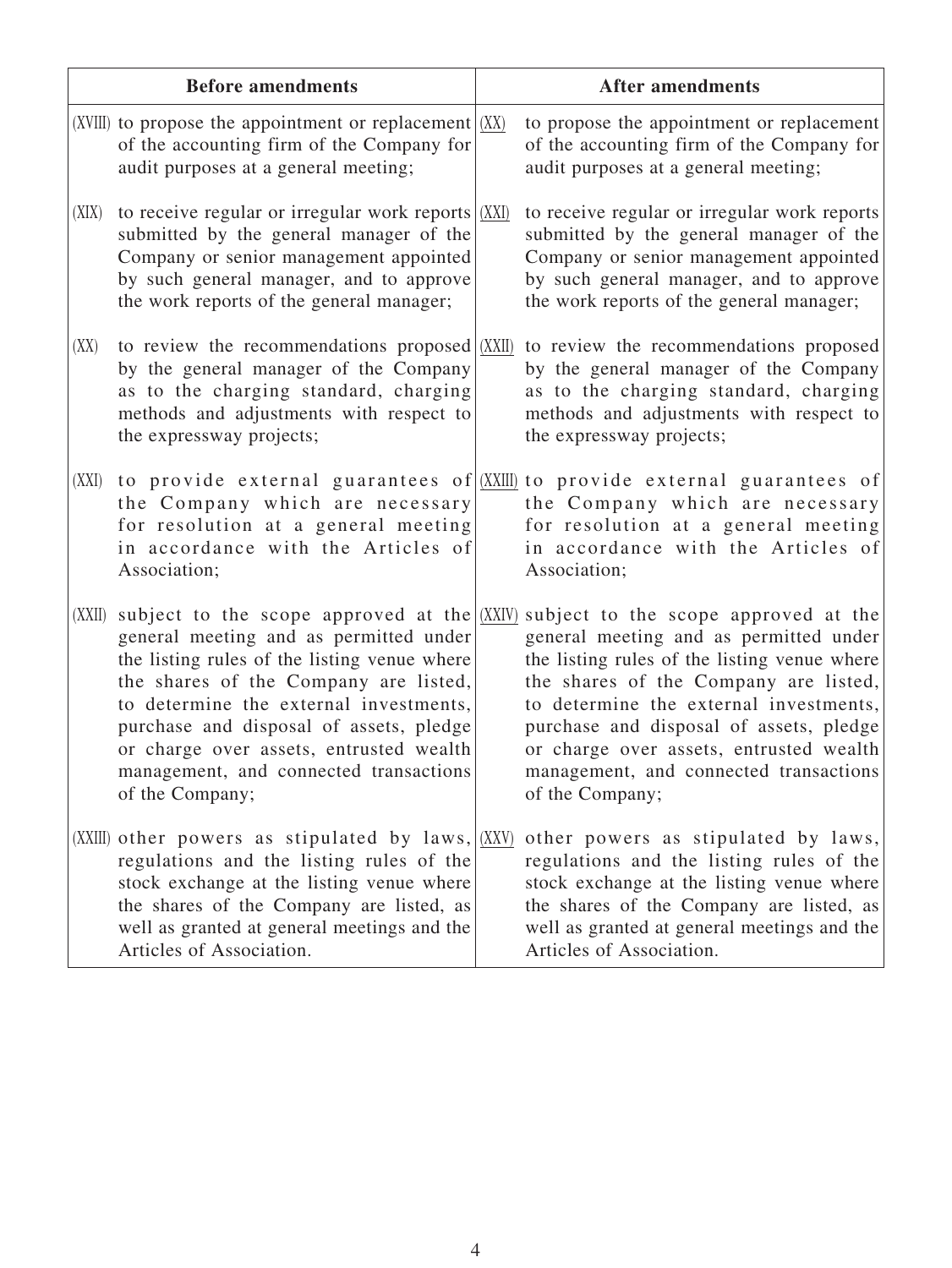| <b>Before amendments</b>                | <b>After amendments</b>                                                                                                                                                                                                                                                                                                                                                                                                                                                                                                                                                                                                                                                                                                                                                                                                                                                                                                                |
|-----------------------------------------|----------------------------------------------------------------------------------------------------------------------------------------------------------------------------------------------------------------------------------------------------------------------------------------------------------------------------------------------------------------------------------------------------------------------------------------------------------------------------------------------------------------------------------------------------------------------------------------------------------------------------------------------------------------------------------------------------------------------------------------------------------------------------------------------------------------------------------------------------------------------------------------------------------------------------------------|
| meeting for consideration.              | Any matter beyond the scope approved at the Any matter beyond the scope approved at the<br>general meetings shall be submitted to a general general meetings shall be submitted to a general<br>meeting for consideration.                                                                                                                                                                                                                                                                                                                                                                                                                                                                                                                                                                                                                                                                                                             |
| shareholders.                           | Resolutions made by the board of directors in Resolutions made by the board of directors in<br>the preceding paragraphs, save that Items (VI), the preceding paragraphs, save that Items (VII),<br>(VII) and (XIII) above which shall require the (VIII) and (XV) above which shall require the<br>consent of more than two thirds of the directors, consent of more than two thirds of the directors,<br>shall require the consent of more than half of shall require the consent of more than half of<br>the directors by voting. The board of directors the directors by voting. The board of directors<br>shall perform its duties in accordance with the shall perform its duties in accordance with the<br>national laws and administrative regulations, the national laws and administrative regulations, the<br>Articles of Association and resolutions of the Articles of Association and resolutions of the<br>shareholders. |
| to the financial report of the Company. | The board of directors of the Company shall The board of directors of the Company shall<br>explain to the general meeting the non $-\infty$ lexplain to the general meeting the non $-\infty$<br>standard opinions as contained in the audit standard opinions as contained in the audit<br>report presented by the certified accountant as report presented by the certified accountant as<br>to the financial report of the Company.                                                                                                                                                                                                                                                                                                                                                                                                                                                                                                 |

Save as the aforesaid, other provisions of the Articles of Association remain unchanged.

The English version of the Articles of Association is an unofficial translation of the Chinese text thereof. In case of any inconsistency, the Chinese text shall prevail.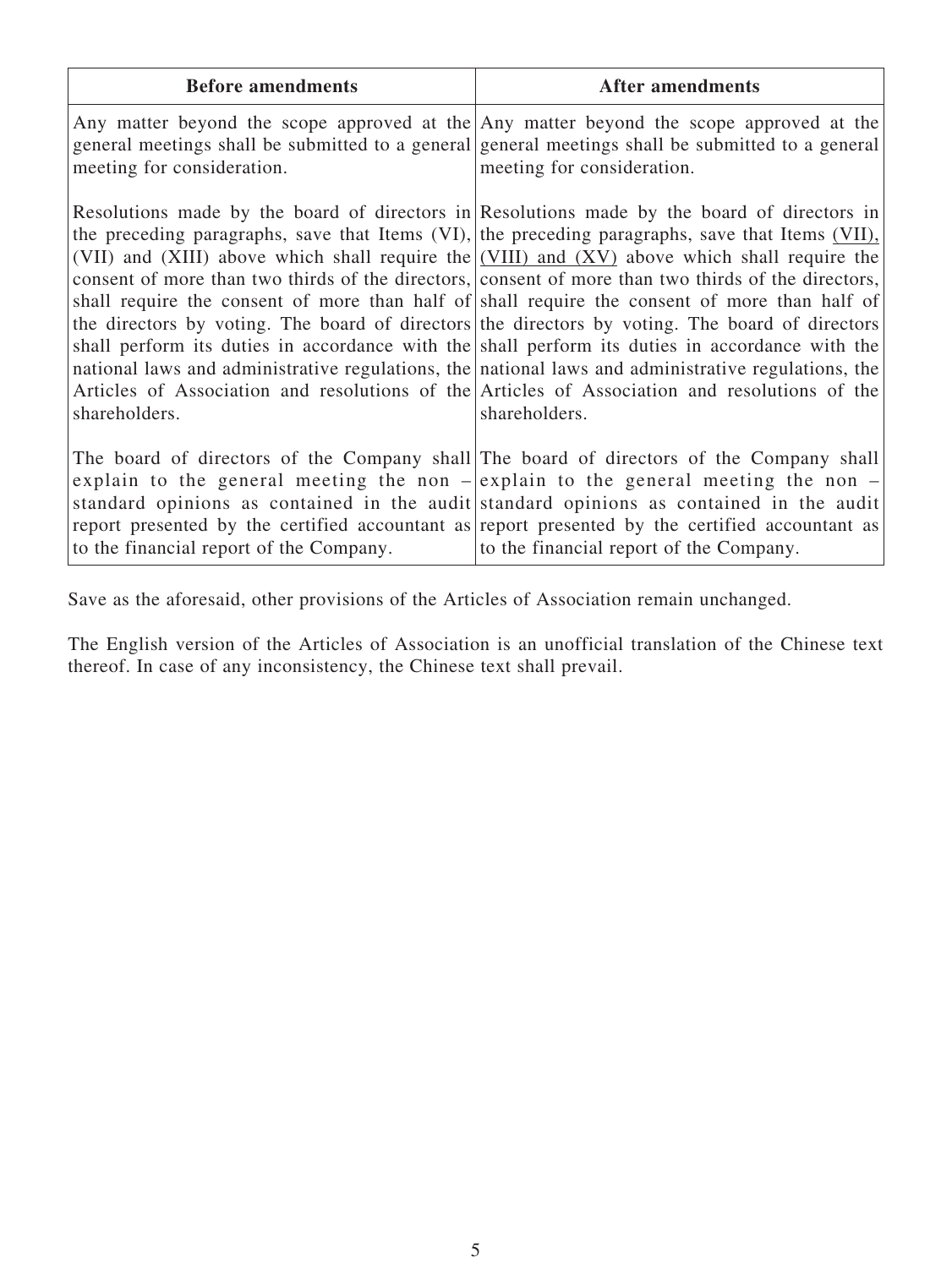# **PROPOSED AMENDMENTS TO THE RULES OF PROCEDURE OF THE BOARD**

Details of the proposed amendments to the rules of procedure of the Board are set out as follows:

| <b>Before Amendments</b> |                                                                                                                                                                                              | <b>After Amendments</b> |                                                                                                                                                                 |
|--------------------------|----------------------------------------------------------------------------------------------------------------------------------------------------------------------------------------------|-------------------------|-----------------------------------------------------------------------------------------------------------------------------------------------------------------|
|                          | <b>Article 3</b> The board of directors is accountable <b>Article 3</b> The board of directors is accountable<br>to the general meeting and exercises the<br>following functions and powers: |                         | to the general meeting and exercises the<br>following functions and powers:                                                                                     |
| (I)                      | to convene general meetings and to report $(1)$<br>its work at such general meetings;                                                                                                        |                         | to convene general meetings and to report<br>its work at such general meetings;                                                                                 |
| (II)                     | to implement the resolutions passed at $\vert$ (II)<br>general meetings;                                                                                                                     |                         | to implement the resolutions passed at<br>general meetings;                                                                                                     |
| (III)                    | to determine the Company's business plans $\vert$ (III)<br>and investment resolutions, detailed annual<br>business objectives, and financing plans                                           |                         | to determine the Company's interim and<br>long-term development plans;                                                                                          |
|                          | other than by way of issuance of corporate $(IV)$<br>bonds or other securities and listing;                                                                                                  |                         | to determine the Company's business plans<br>and investment resolutions, detailed annual<br>business objectives, and financing plans                            |
| (IV)                     | to formulate the annual final financial<br>budgets and final accounts of the<br>Company;                                                                                                     |                         | other than by way of issuance of corporate<br>bonds or other securities and listing;                                                                            |
| (V)                      | to formulate the profit distribution plants<br>and loss recovery plans of the Company;                                                                                                       | (V)                     | to formulate the annual final financial<br>budgets and final accounts of the<br>Company;                                                                        |
|                          | (VI) to formulate resolutions for the increase $ (VI) $ to formulate the profit distribution plants<br>or reduction of the Company's registered<br>capital and plans for the issuance of     |                         | and loss recovery plans of the Company;                                                                                                                         |
|                          | corporate bonds or other securities and the $(VII)$<br>listing plan;                                                                                                                         |                         | to formulate resolutions for the increase<br>or reduction of the Company's registered<br>capital and plans for the issuance of                                  |
| (VII)                    | to prepare plans for material acquisitions<br>and repurchase of the Company's shares,<br>or merger, division, dissolution or change                                                          |                         | corporate bonds or other securities and the<br>listing plan;                                                                                                    |
|                          | of corporate forms of the Company;                                                                                                                                                           |                         | (VIII) to prepare plans for material acquisitions<br>and repurchase of the Company's shares,                                                                    |
|                          | (VIII) to determine the Company's internal<br>management structure and the<br>establishment or discontinuance of the                                                                         |                         | or merger, division, dissolution or change<br>of corporate forms of the Company;                                                                                |
|                          | Company's branches and other sub- $(IX)$<br>branches;                                                                                                                                        |                         | to determine the Company's internal<br>management structure and the<br>establishment or discontinuance of the<br>Company's branches and other sub-<br>branches; |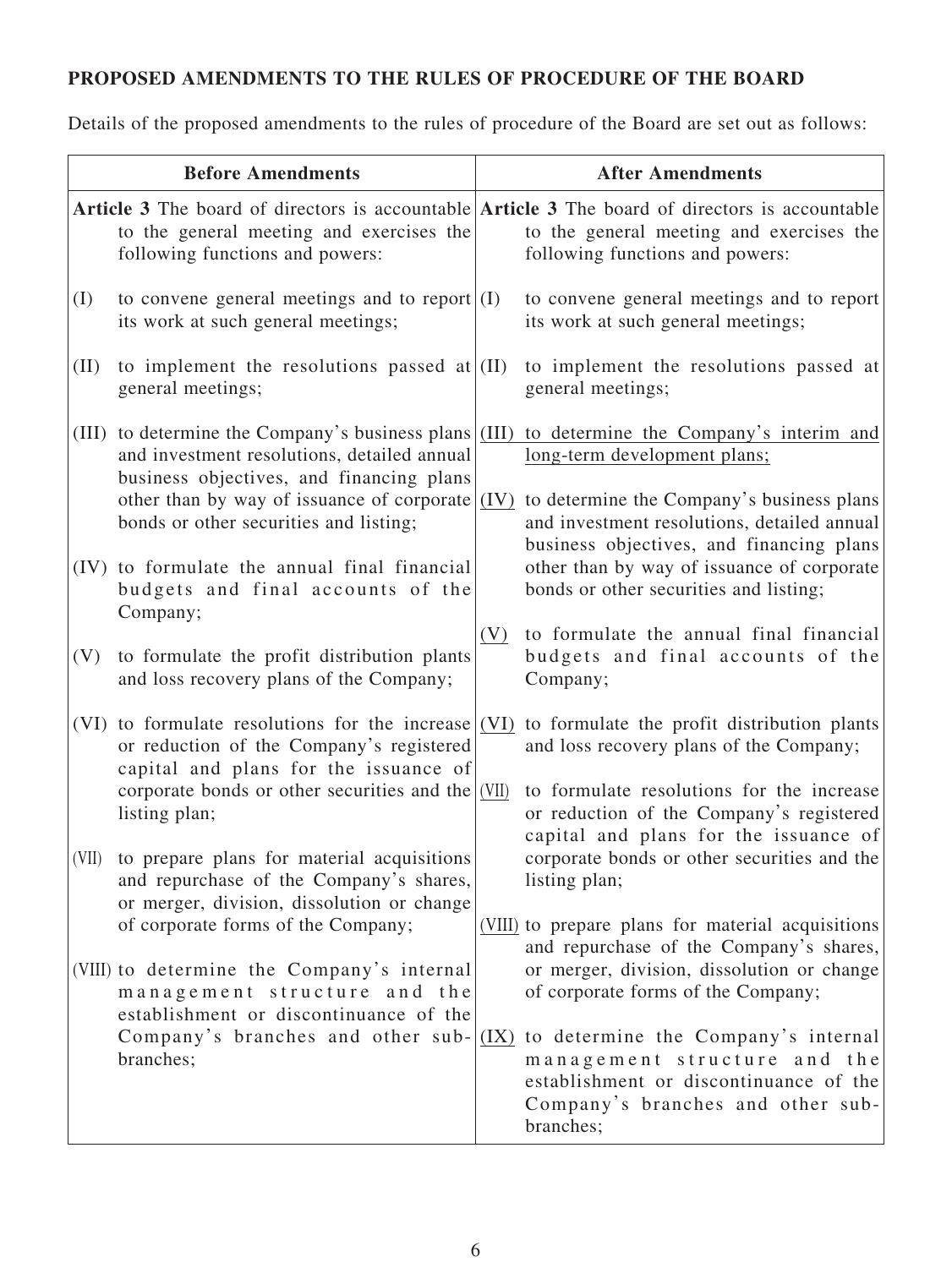|      | <b>Before Amendments</b>                                                                                                                                                                                                                                                                         |      | <b>After Amendments</b>                                                                                                                                                                                                                                                                                                                                                                                       |
|------|--------------------------------------------------------------------------------------------------------------------------------------------------------------------------------------------------------------------------------------------------------------------------------------------------|------|---------------------------------------------------------------------------------------------------------------------------------------------------------------------------------------------------------------------------------------------------------------------------------------------------------------------------------------------------------------------------------------------------------------|
|      | (IX) to elect the chairman of the Company, or $ (X)$<br>to appoint or dismiss the general manager<br>of the Company;                                                                                                                                                                             |      | to elect the chairman of the Company, or<br>to appoint or dismiss the general manager<br>of the Company;                                                                                                                                                                                                                                                                                                      |
| (X)  | to appoint or dismiss the company $(XI)$<br>secretary to the board of directors, to<br>appoint or dismiss members of all special<br>committees under the board of directors,<br>and to determine their remunerations,<br>punishments and others, pursuant to the<br>nominations by the chairman; |      | to appoint or dismiss the company<br>secretary to the board of directors, to<br>appoint or dismiss members of all special<br>committees under the board of directors,<br>and to determine their remunerations,<br>punishments and others, pursuant to the<br>nominations by the chairman;                                                                                                                     |
| (XI) | manager, chief accountant, chief<br>economist, and chief engineer of the<br>Company pursuant to nominations by the<br>general manager, and to determine their<br>remuneration, incentive and punishment;<br>(XII) to formulate the basic management system<br>of the Company;                    |      | to appoint or dismiss a deputy general $(XII)$ to appoint or dismiss a deputy general<br>manager, chief accountant, chief<br>economist, and chief engineer and other<br>senior management of the Company<br>pursuant to nominations by the general<br>manager, and to determine their<br>performance evaluation, remuneration,<br>incentive and punishment of general<br>manager and other senior management; |
|      | Articles of Association;                                                                                                                                                                                                                                                                         |      | (XIII) to propose plans for amendments to the $ XIII\rangle$ to determine the payroll allocation plans of<br>employees;                                                                                                                                                                                                                                                                                       |
|      | the Company;                                                                                                                                                                                                                                                                                     |      | (XIV) to formulate the share incentive scheme of $ (XIV) $ to formulate the basic management system<br>of the Company;                                                                                                                                                                                                                                                                                        |
| (XV) | regarding the Company;                                                                                                                                                                                                                                                                           |      | to deal with disclosures of information $(XV)$ to propose plans for amendments to the<br>Articles of Association;                                                                                                                                                                                                                                                                                             |
|      | committees;                                                                                                                                                                                                                                                                                      |      | (XVI) to determine the establishment of special $(XVI)$ to formulate the share incentive scheme of<br>the Company;                                                                                                                                                                                                                                                                                            |
|      | (XVII) to determine and to monitor the $(XVII)$<br>implementation of, the risk management<br>system of the Company, including risk                                                                                                                                                               |      | to deal with disclosures of information<br>regarding the Company;                                                                                                                                                                                                                                                                                                                                             |
|      | audit and legal risk control;                                                                                                                                                                                                                                                                    |      | assessments, financial control, internal (XVIII) to determine the establishment of special<br>committees;                                                                                                                                                                                                                                                                                                     |
|      | (XVIII) to propose the appointment or replacement $(XIX)$<br>of the accounting firm of the Company for<br>audit purposes at a general meeting;                                                                                                                                                   |      | to determine and to monitor the<br>implementation of, the risk management<br>system of the Company, including risk<br>assessments, financial control, internal<br>audit and legal risk control;                                                                                                                                                                                                               |
|      |                                                                                                                                                                                                                                                                                                  | (XX) | to propose the appointment or replacement<br>of the accounting firm of the Company for<br>audit purposes at a general meeting;                                                                                                                                                                                                                                                                                |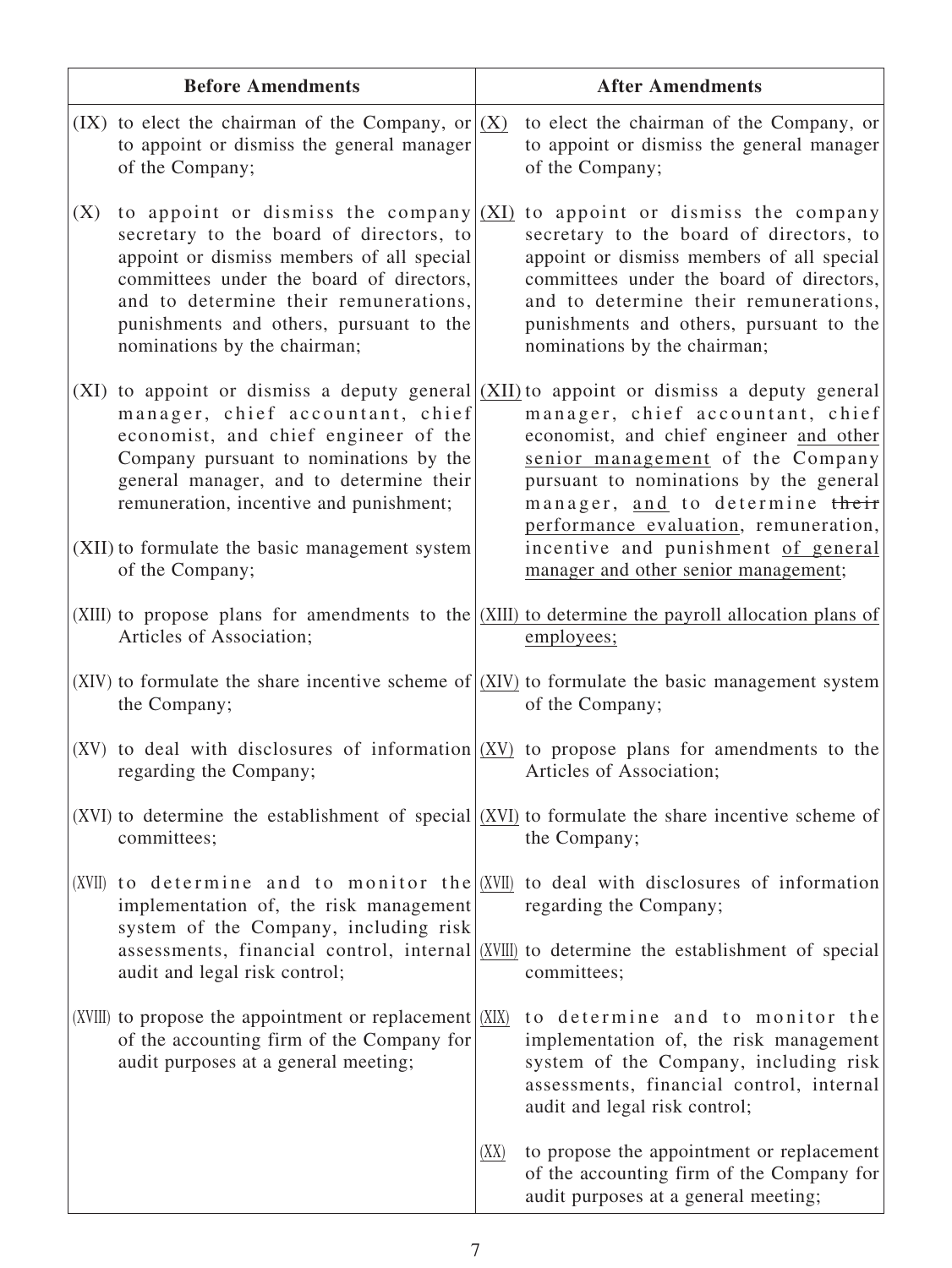|        | <b>Before Amendments</b>                                                                                                                                                                                                                                                                                                     | <b>After Amendments</b>                                                                                                                                                                                                                                                                                                                                                                                            |
|--------|------------------------------------------------------------------------------------------------------------------------------------------------------------------------------------------------------------------------------------------------------------------------------------------------------------------------------|--------------------------------------------------------------------------------------------------------------------------------------------------------------------------------------------------------------------------------------------------------------------------------------------------------------------------------------------------------------------------------------------------------------------|
|        | (XIX) to receive regular or irregular work reports $(XIX)$<br>submitted by the general manager of the<br>Company or senior management appointed<br>by such general manager, and to approve<br>the work reports of the general manager;                                                                                       | to receive regular or irregular work reports<br>submitted by the general manager of the<br>Company or senior management appointed<br>by such general manager, and to approve<br>the work reports of the general manager;                                                                                                                                                                                           |
| (XX)   | to review the recommendations proposed (XXII)<br>by the general manager of the Company<br>as to the charging standard, charging<br>methods and adjustments with respect to<br>the expressway projects;                                                                                                                       | to review the recommendations proposed<br>by the general manager of the Company<br>as to the charging standard, charging<br>methods and adjustments with respect to<br>the expressway projects;                                                                                                                                                                                                                    |
|        | the Company which are necessary<br>for resolution at a general meeting<br>in accordance with the Articles of<br>Association;                                                                                                                                                                                                 | (XXI) to provide external guarantees of $(XXIII)$ to provide external guarantees of<br>the Company which are necessary<br>for resolution at a general meeting<br>in accordance with the Articles of<br>Association;                                                                                                                                                                                                |
| (XXII) | general meeting and as permitted under<br>the listing rules of the listing venue where<br>the shares of the Company are listed,<br>to determine the external investments,<br>purchase and disposal of assets, pledge<br>or charge over assets, entrusted wealth<br>management, and connected transactions<br>of the Company; | subject to the scope approved at the $(XXIV)$ subject to the scope approved at the<br>general meeting and as permitted under<br>the listing rules of the listing venue where<br>the shares of the Company are listed,<br>to determine the external investments,<br>purchase and disposal of assets, pledge<br>or charge over assets, entrusted wealth<br>management, and connected transactions<br>of the Company; |
|        | (XXIII) other powers as stipulated by $laws, (XXV)$<br>regulations and the listing rules of the<br>stock exchange at the listing venue where<br>the shares of the Company are listed, as<br>well as granted at general meetings and the<br>Articles of Association.                                                          | other powers as stipulated by laws,<br>regulations and the listing rules of the<br>stock exchange at the listing venue where<br>the shares of the Company are listed, as<br>well as granted at general meetings and the<br>Articles of Association.                                                                                                                                                                |